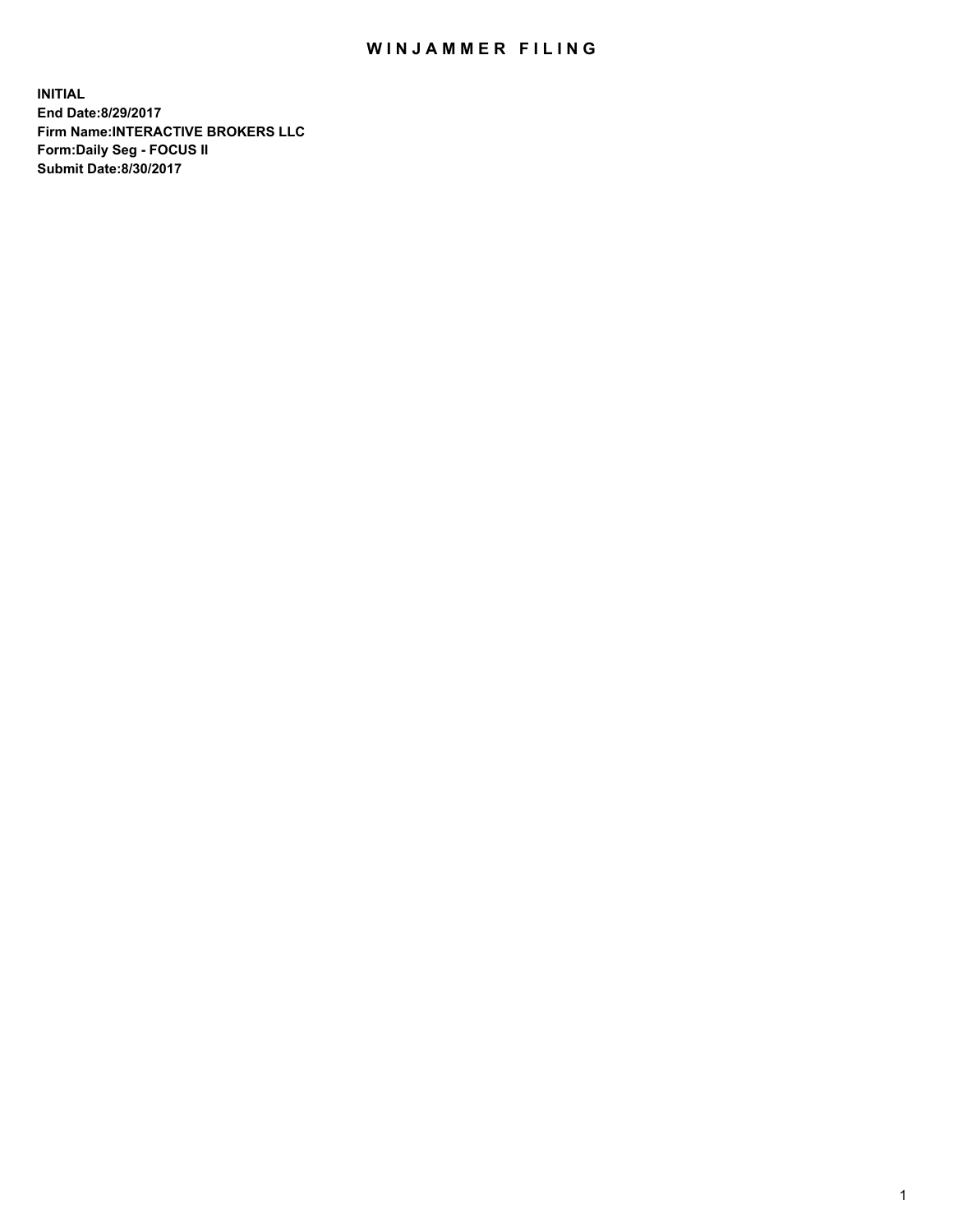## **INITIAL End Date:8/29/2017 Firm Name:INTERACTIVE BROKERS LLC Form:Daily Seg - FOCUS II Submit Date:8/30/2017 Daily Segregation - Cover Page**

| Name of Company<br><b>Contact Name</b><br><b>Contact Phone Number</b><br><b>Contact Email Address</b>                                                                                                                                                                                                                          | <b>INTERACTIVE BROKERS LLC</b><br><b>James Menicucci</b><br>203-618-8085<br>jmenicucci@interactivebrokers.c<br>om |
|--------------------------------------------------------------------------------------------------------------------------------------------------------------------------------------------------------------------------------------------------------------------------------------------------------------------------------|-------------------------------------------------------------------------------------------------------------------|
| FCM's Customer Segregated Funds Residual Interest Target (choose one):<br>a. Minimum dollar amount: ; or<br>b. Minimum percentage of customer segregated funds required:%; or<br>c. Dollar amount range between: and; or<br>d. Percentage range of customer segregated funds required between:% and%.                          | $\overline{\mathbf{0}}$<br>0<br>155,000,000 245,000,000<br>0 <sub>0</sub>                                         |
| FCM's Customer Secured Amount Funds Residual Interest Target (choose one):<br>a. Minimum dollar amount: ; or<br>b. Minimum percentage of customer secured funds required:%; or<br>c. Dollar amount range between: and; or<br>d. Percentage range of customer secured funds required between: % and %.                          | $\overline{\mathbf{0}}$<br>0<br>80,000,000 120,000,000<br>00                                                      |
| FCM's Cleared Swaps Customer Collateral Residual Interest Target (choose one):<br>a. Minimum dollar amount: ; or<br>b. Minimum percentage of cleared swaps customer collateral required:% ; or<br>c. Dollar amount range between: and; or<br>d. Percentage range of cleared swaps customer collateral required between:% and%. | $\overline{\mathbf{0}}$<br>$\overline{\mathbf{0}}$<br>0 <sub>0</sub><br><u>00</u>                                 |

Attach supporting documents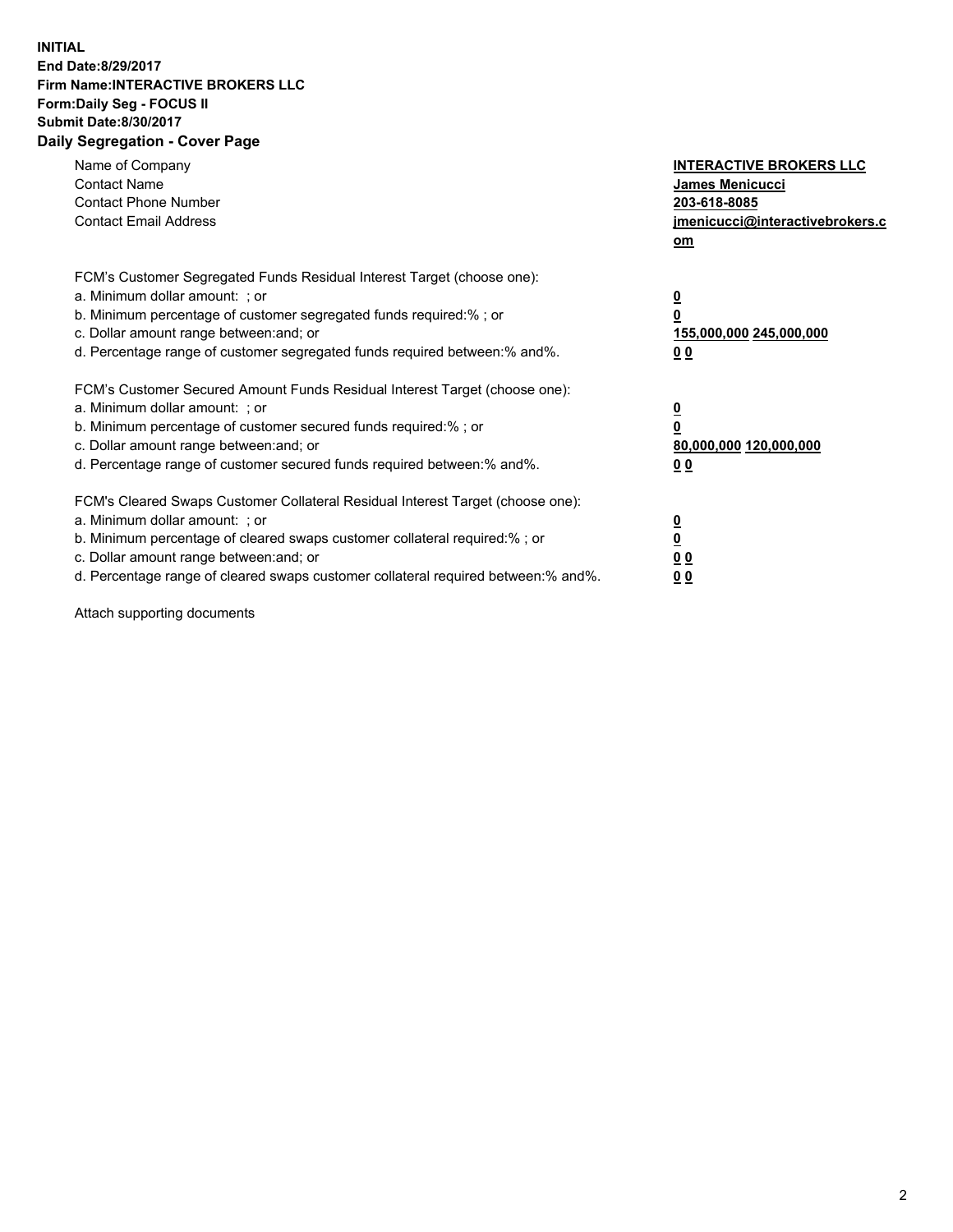## **INITIAL End Date:8/29/2017 Firm Name:INTERACTIVE BROKERS LLC Form:Daily Seg - FOCUS II Submit Date:8/30/2017 Daily Segregation - Secured Amounts**

|     | Dany Oogrogaach - Ocearea Amounta                                                                          |                                  |
|-----|------------------------------------------------------------------------------------------------------------|----------------------------------|
|     | Foreign Futures and Foreign Options Secured Amounts                                                        |                                  |
|     | Amount required to be set aside pursuant to law, rule or regulation of a foreign                           | $0$ [7305]                       |
|     | government or a rule of a self-regulatory organization authorized thereunder                               |                                  |
| 1.  | Net ledger balance - Foreign Futures and Foreign Option Trading - All Customers                            |                                  |
|     | A. Cash                                                                                                    | 389, 393, 326 [7315]             |
|     | B. Securities (at market)                                                                                  | $0$ [7317]                       |
| 2.  | Net unrealized profit (loss) in open futures contracts traded on a foreign board of trade                  | $-25,669,488$ [7325]             |
| 3.  | Exchange traded options                                                                                    |                                  |
|     | a. Market value of open option contracts purchased on a foreign board of trade                             | <b>57,493</b> [7335]             |
|     | b. Market value of open contracts granted (sold) on a foreign board of trade                               | -29,398 [7337]                   |
| 4.  | Net equity (deficit) (add lines 1.2. and 3.)                                                               | 363,751,933 [7345]               |
| 5.  | Account liquidating to a deficit and account with a debit balances - gross amount                          | 2,356 [7351]                     |
|     | Less: amount offset by customer owned securities                                                           | 0 [7352] 2,356 [7354]            |
| 6.  | Amount required to be set aside as the secured amount - Net Liquidating Equity                             | 363,754,289 [7355]               |
|     | Method (add lines 4 and 5)                                                                                 |                                  |
| 7.  | Greater of amount required to be set aside pursuant to foreign jurisdiction (above) or line                | 363,754,289 [7360]               |
|     | 6.                                                                                                         |                                  |
|     | FUNDS DEPOSITED IN SEPARATE REGULATION 30.7 ACCOUNTS                                                       |                                  |
| 1.  | Cash in banks                                                                                              |                                  |
|     | A. Banks located in the United States                                                                      | 57,735,587 [7500]                |
|     | B. Other banks qualified under Regulation 30.7                                                             | 0 [7520] 57,735,587 [7530]       |
| 2.  | Securities                                                                                                 |                                  |
|     | A. In safekeeping with banks located in the United States                                                  | 343,866,680 [7540]               |
|     | B. In safekeeping with other banks qualified under Regulation 30.7                                         | 0 [7560] 343,866,680 [7570]      |
| 3.  | Equities with registered futures commission merchants                                                      |                                  |
|     | A. Cash                                                                                                    | $0$ [7580]                       |
|     | <b>B.</b> Securities                                                                                       | $0$ [7590]                       |
|     | C. Unrealized gain (loss) on open futures contracts                                                        | $0$ [7600]                       |
|     | D. Value of long option contracts                                                                          | $0$ [7610]                       |
|     | E. Value of short option contracts                                                                         | 0 [7615] 0 [7620]                |
| 4.  | Amounts held by clearing organizations of foreign boards of trade                                          |                                  |
|     | A. Cash                                                                                                    | $0$ [7640]                       |
|     | <b>B.</b> Securities                                                                                       | $0$ [7650]                       |
|     | C. Amount due to (from) clearing organization - daily variation                                            | $0$ [7660]                       |
|     | D. Value of long option contracts                                                                          | $0$ [7670]                       |
|     | E. Value of short option contracts                                                                         | 0 [7675] 0 [7680]                |
| 5.  | Amounts held by members of foreign boards of trade                                                         |                                  |
|     | A. Cash                                                                                                    | 105,730,692 [7700]               |
|     | <b>B.</b> Securities                                                                                       | $0$ [7710]                       |
|     | C. Unrealized gain (loss) on open futures contracts                                                        | $-15,887,535$ [7720]             |
|     | D. Value of long option contracts                                                                          | 57,493 [7730]                    |
|     | E. Value of short option contracts                                                                         | -29,398 [7735] 89,871,252 [7740] |
| 6.  | Amounts with other depositories designated by a foreign board of trade                                     | 0 [7760]                         |
| 7.  | Segregated funds on hand                                                                                   | $0$ [7765]                       |
| 8.  | Total funds in separate section 30.7 accounts                                                              | 491,473,519 [7770]               |
| 9.  | Excess (deficiency) Set Aside for Secured Amount (subtract line 7 Secured Statement<br>Page 1 from Line 8) | 127,719,230 [7380]               |
| 10. | Management Target Amount for Excess funds in separate section 30.7 accounts                                | 80,000,000 [7780]                |
| 11. | Excess (deficiency) funds in separate 30.7 accounts over (under) Management Target                         | 47,719,230 [7785]                |
|     |                                                                                                            |                                  |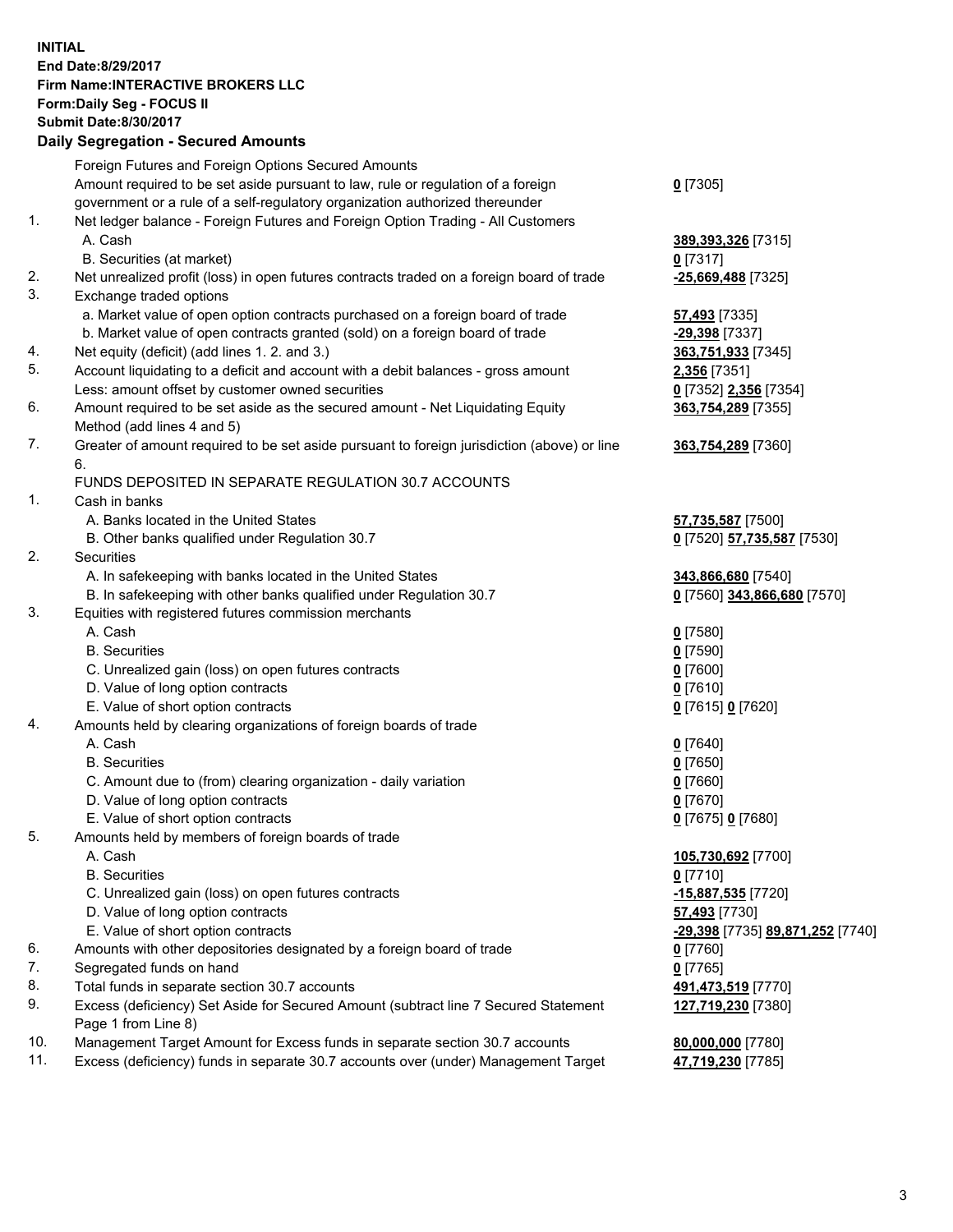**INITIAL End Date:8/29/2017 Firm Name:INTERACTIVE BROKERS LLC Form:Daily Seg - FOCUS II Submit Date:8/30/2017 Daily Segregation - Segregation Statement** SEGREGATION REQUIREMENTS(Section 4d(2) of the CEAct) 1. Net ledger balance A. Cash **4,612,754,395** [7010] B. Securities (at market) **0** [7020] 2. Net unrealized profit (loss) in open futures contracts traded on a contract market **-29,530,649** [7030] 3. Exchange traded options A. Add market value of open option contracts purchased on a contract market **196,120,838** [7032] B. Deduct market value of open option contracts granted (sold) on a contract market **-295,618,623** [7033] 4. Net equity (deficit) (add lines 1, 2 and 3) **4,483,725,961** [7040] 5. Accounts liquidating to a deficit and accounts with debit balances - gross amount **214,888** [7045] Less: amount offset by customer securities **0** [7047] **214,888** [7050] 6. Amount required to be segregated (add lines 4 and 5) **4,483,940,849** [7060] FUNDS IN SEGREGATED ACCOUNTS 7. Deposited in segregated funds bank accounts A. Cash **1,099,889,739** [7070] B. Securities representing investments of customers' funds (at market) **2,433,480,160** [7080] C. Securities held for particular customers or option customers in lieu of cash (at market) **0** [7090] 8. Margins on deposit with derivatives clearing organizations of contract markets A. Cash **518,405,541** [7100] B. Securities representing investments of customers' funds (at market) **737,306,098** [7110] C. Securities held for particular customers or option customers in lieu of cash (at market) **0** [7120] 9. Net settlement from (to) derivatives clearing organizations of contract markets **-9,834,128** [7130] 10. Exchange traded options A. Value of open long option contracts **196,089,495** [7132] B. Value of open short option contracts **-295,582,140** [7133] 11. Net equities with other FCMs A. Net liquidating equity **0** [7140] B. Securities representing investments of customers' funds (at market) **0** [7160] C. Securities held for particular customers or option customers in lieu of cash (at market) **0** [7170] 12. Segregated funds on hand **0** [7150] 13. Total amount in segregation (add lines 7 through 12) **4,679,754,765** [7180] 14. Excess (deficiency) funds in segregation (subtract line 6 from line 13) **195,813,916** [7190] 15. Management Target Amount for Excess funds in segregation **155,000,000** [7194] **40,813,916** [7198]

16. Excess (deficiency) funds in segregation over (under) Management Target Amount Excess